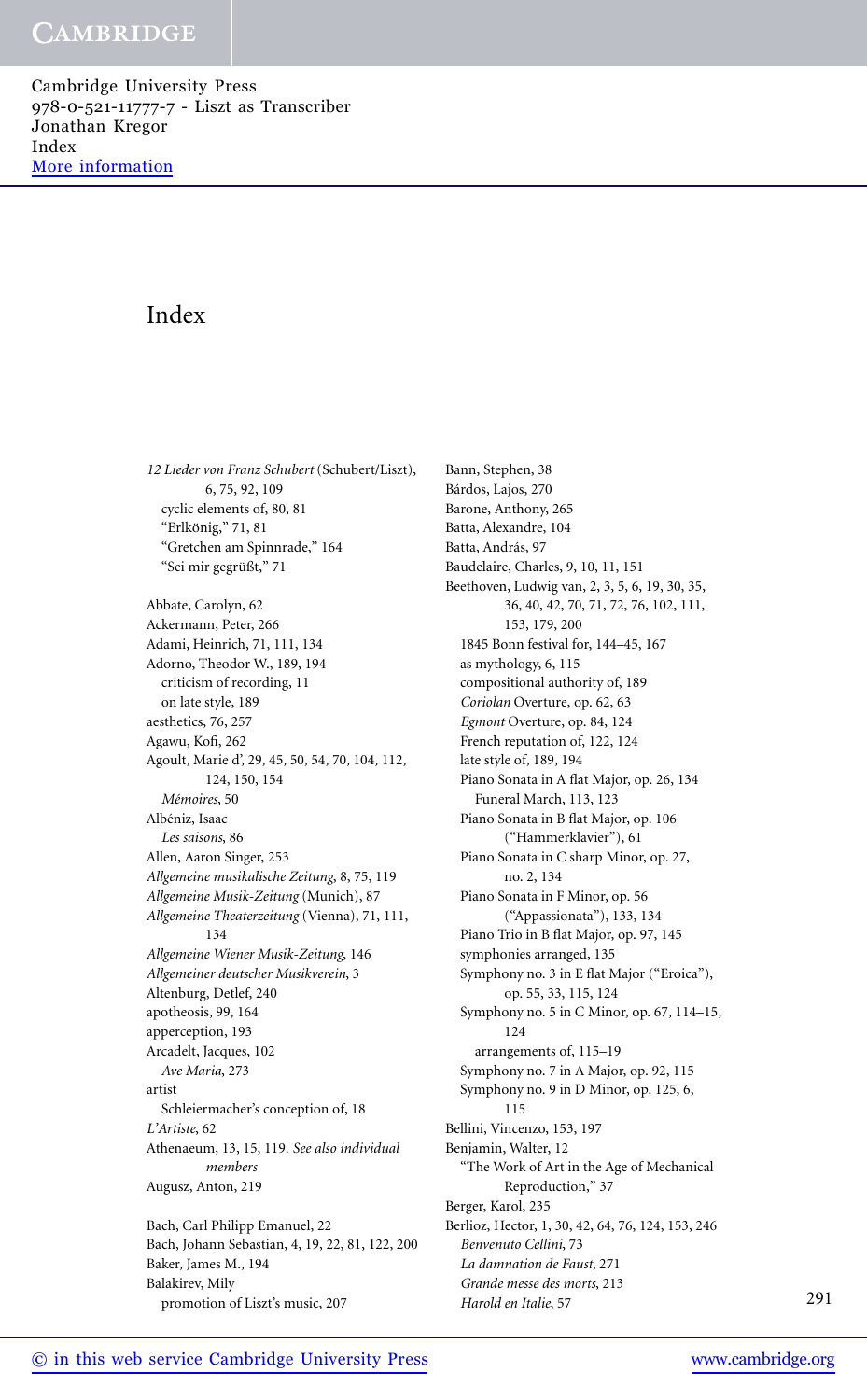Cambridge University Press 978-0-521-11777-7 - Liszt as Transcriber Jonathan Kregor Index [More information](http://www.cambridge.org/9780521117777)

292 *Index*

Berlioz, Hector (*cont.*) *Huit sc`enes de Faust*, 86 *L´elio*, 70 *M´emoires*, 45, 52 on Liszt as performer, 35 *Symphonie fantastique*, 3, 57, 127 Berman, Antoine, 14, 119 Berry, David Carson, 267 Bertagnolli, Paul A., 256, 269 Bingham, Ruth, 86 Blanc, Charles, 10, 11, 12, 16, 29, 36, 38 *Grammaire des arts*, 9 Bloom, Harold misreading, 6 Boisjermain, Pierre-Joseph Luneau de, 29 Boissier, Auguste, 63, 64 Boissier, Valérie, 51, 63 Bomberger, E. Douglas, 250 Bonds, Mark Evan, 221, 248 Borodin, Aleksandr, 208 Botstein, Leon, 257 Brahms, Johannes, 1, 114, 120, 133 Brand, Hans, 150 Brandstetter, Gabriele, 236 Brandus & Cie (publisher), 155 Breitkopf & Härtel, 4, 101, 118, 149, 156 Bruckner, Anton, 149 Bull, John, 22 Bülow, Cosima von, see Wagner, Cosima Bülow, Franziska von, 175 Bülow, Hans von, 102, 152, 171, 175, 184, 199, 203 salon performance of *Das Rheingold*, 180 Burnham, Scott, 115, 221 Busoni, Ferruccio, 11, 12, 111, 189, 190 on transcription, 10–11 Byrd, William, 22 Byron, 29 Calamatta, Luigi, 38, 39, 54 engravings of Ingres's portraits, 9 *Mona Lisa* (after Leonardo), 37 *Paganini* (after Ingres), 38 *Voeu de Louis XIII* (after Ingres), 37 Cannata, David Butler, 268 Castelli, Ignaz, 112

Chateaubriand, René, 29, 30, 39 translation of Milton's *Paradise Lost*, 29 Cherubini, Luigi, 25, 122, 213 Chopin, Frédéric, 6, 19, 38, 41, 81, 102, 124, 132, 190 Prelude in C sharp Minor, op. 45, 145 Christensen, Thomas, 39 Christern, Johann Wilhelm, 112 Cicero, Marcus Tullius, 12, 16 translation theories of, 13 Clementi, Muzio, 23, 122 Constantine, Prince of Hohenzollern-Hechingen, 197 Corelli, Arcangelo, 19 Cossmann, Bernhard, 261 Cristofori, Bartolomeo, 226 Cui, César, 3, 7, 198, 208 *Tarantelle*, op. 12, 1, 200, 208 cycle, 86–87, 187 external plot, 86 "instrumental" song, 6 internal plot, 86 topical, 86 Czerny, Carl, 23, 30, 76, 121, 135 *Anleitung zum Fantasieren auf dem Pianoforte*, 103 arrangements of Beethoven's symphonies, 115 as Liszt's teacher, 103, 122 *Drei brillante Fantasien uber die beliebtesten ¨ Motive aus Franz Schuberts Werken*, op. 339, 103–04 "Lacrimosa" (Mozart), 20, 22, 25, 26, 30, 239 *Lieder von Franz Schubert, fur das Pianoforte ¨ übertragen*, 108–09 Dahlhaus, Carl, 191 Danhauser, Josef Liszt am Flügel, 112-14, 120, 122, 150 alternative title of, 112 idealized depictions in, 112 Liszt's artistic transformation in, 112–14 soundtrack to, 113 Davies, Stephen, 35 Deathridge, John, 181, 182 Debussy, Claude, 3, 21, 191 Delaroche, Paul, 38 Derrida, Jacques, 12 Dessauer, Josef, 102 Diabelli, Anton, 92, 108, 115

Diderot, Denis, 28

154 Cazalis, Henri, 202 Cellini, Benvenuto *Perseus*, 27

Castil-Blaze (François-Henri-Joseph Blaze),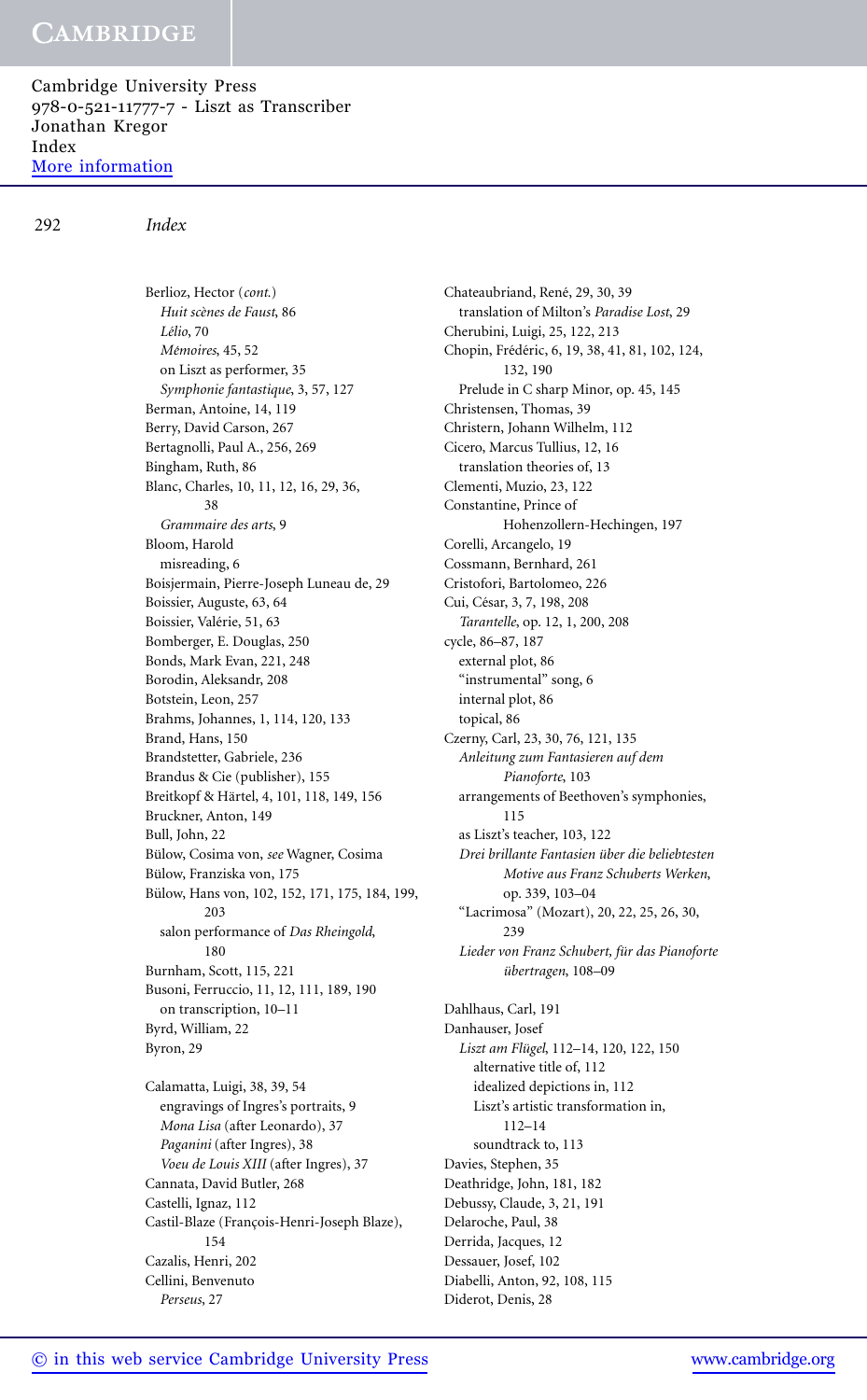Cambridge University Press 978-0-521-11777-7 - Liszt as Transcriber Jonathan Kregor Index [More information](http://www.cambridge.org/9780521117777)

*Index* 293

Dresel, Otto, 115 arrangements of Beethoven's symphonies, 115 Dryden, John, 12 Dumas, Alexandre, 112 Duverger, J. *See* Agoult, Marie d'

Eckhardt, Mária, 240 Eckstein, Baron d', 29 Eisler, Hanns *Hollywooder Liederbuch*, 241 engraving photography as threat to, 10 Erasmus, Desiderius, 12 Ernst, Heinrich Wilhelm, 149 Everist, Mark, 258

fantasy, opera, 103–11, 165 Ferrand, Humbert, 50 Ferrière, Théophile de, 154 Fétis, François-Joseph, 3, 30, 51, 155, 266 "Ave maris stella" (Leo), 23–25 on Liszt, 62, 108, 155 *Treatise on the Accompaniment from Score by Piano or Organ*, 22–25 Fink, Gottfried Wilhelm, 75, 102, 108, 119, 136 Fitzgerald, Edward *The Rubaiyat of Omar Khayyam*, 17 *Formenlehre* Liszt's criticism of, 208 Franck, César, 76 Franz, Robert, 102 Franz Joseph I, Apostolic King of Hungary, 219 *Franz Liszt, Musikalische Werke* (*"Alte Liszt Ausgabe"*), 188, 193 *Franz Liszt, Neue Ausgabe samtlicher Werke ¨* (*"Neue Liszt Ausgabe"*), 178 Franz Liszt Academy of Music (Budapest), 84 Free School of Music (St. Petersburg), 207 Freud, Sigmund identification, 250 introjection, 130 Friedman, Ignaz, 262

Garratt, James, 257 Gautier, Théophile, 38 *Gazette musicale de Paris*, 28, 52, 54, 70 Gelinek, Josef, 115 *Gemaldegalerie ¨* (Dresden), 120 Genast, Eduard, 256 *Gesellschaft der Musikfreunde* (Vienna), 134 Gibbs, Christopher H., 239, 249

Glinka, Mikhail, 207 Gluck, Christoph Willibald, 185 Godowsky, Leopold, 76, 159 Goethe, Johann Wolfgang von, 86, 143, 151, 171, 189 *Faust*, 45 *Faust II*, 265 *Weltliteratur* (world literature), 15 *Wilhelm Meisters Wanderjahre*, 265 Goetschius, Percy, 117 Göllerich, August, 273 Gooley, Dana, 42, 108, 259 Graf, Conrad, 112 Grey, Thomas S., 152 Grillparzer, Franz, 135 "Clara Wieck und Beethoven," 133 Habeneck, Francois-Antoine, 42, 45, 124 Hallé, Charles, 41, 64 Hamburger, Klára, 273 Hamilton, Kenneth, 1, 226, 251, 258 Handel, George Frideric, 4 Hanslick, Eduard, 71, 75, 238 Haslinger, Tobias, 83, 92, 101 Haydn, Joseph, 25 Hegel, Georg Wilhelm Friedrich on performer–genius, 36 Heidlberger, Frank, 258 Heine, Heinrich, 59, 61, 124 Heinemann, Michael, 249 Heller, Stephen, 76, 111 Henriquel-Dupont, Louis-Pierre, 38 Hensel, Fanny *Das Jahr*, 86 Henselt, Adolf, 137, 259 Herder, Johann Gottfried, 15, 171 theory of national literatures, 14 Hesse, Adolf, 32 Hirsbrunner, Theo, 232 Hoffmann, Ernst Theodor Amadeus, 114, 120 Hofmeister, Friedrich, 57 Holoman, D. Kern, 54 Howard, Leslie, 178 Howe, Blake, 241 Hugo, Victor, 112 Hülsen, Botho von, 152, 257 Humboldt, Wilhelm von, 5, 27, 29, 36 preface to Aeschylus's *Agamemnon*, 18–19 Hummel, Johann Nepomuk, 72, 122 arrangements of Beethoven's symphonies, 115 Hunter, Mary, 36 Huschke, Wolfram, 243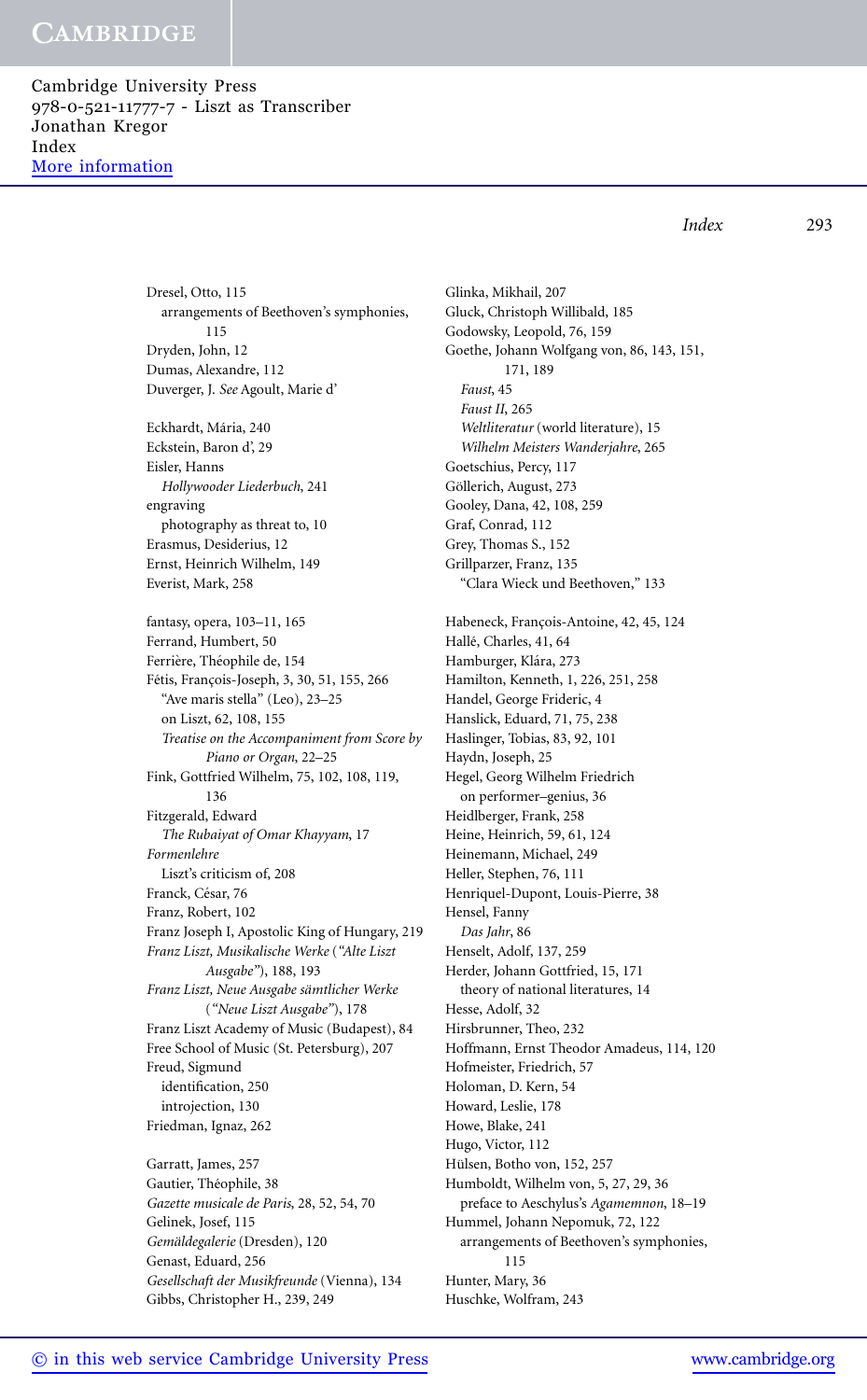Cambridge University Press 978-0-521-11777-7 - Liszt as Transcriber Jonathan Kregor Index [More information](http://www.cambridge.org/9780521117777)

improvisation, 103

### 294 *Index*

as proto-transcription, 63, 104–07, 261 Ingres, Jean Auguste Dominique, 9, 38 as Liszt's dedicatee, 39 Jakobson, Roman, 12 Jansa, Leopold arrangement of *Winterreise* (Schubert/Liszt), 220 Jerome, Saint, 16 translation theories of, 13 July Monarchy, 3, 197 July Revolution, 59, 114, 124 Kalkbrenner, Frédéric, 115 arrangements of Beethoven's symphonies, 135–36, 137 Kelly, Thomas Forrest, 230 Killmayer, Wilhelm, 241 Kinderman, William, 88 Kleinertz, Rainer, 175 Klindworth, Karl, 175 Knittel, K. M., 115, 265 Knop, Ernest, 125 Knyt, Erinn, 221 Kossuth, Lajos, 271 Kramer, Lawrence, 62, 240, 264 Kramer, Richard, 241 Krause, Andreas, 81, 83 *Kunstreligiositat ¨* (art religion), 120 Lacchè, Mara, 256 Lamartine, Alphonse de, 216 *Harmonies po´etiques et religieuses*, 195, 197 Lassen, Eduard, 102, 200 late style, 192 as catastrophe, 189 Liszt's criticism of, 190 traditional elements of, 189–90 Lebert, Sigmund *Instruktive Ausgaben Klassischer Klavierwerke*, 164 Lenz, Wilhelm von, 154, 191 *Beethoven et ses trois styles*, 189 Leopold, Silke, 220 Lewinsky, Ignaz, 146 Liszt, Adam, 122 death of, 123–24 Liszt, Daniel, 188 Liszt, Franz and arch form, 195, 217–18 and Beethoven meeting and *Weihekuß*, 121–22

and death, 197–98 and French grand opera, 153–54 and history, 153, 166, 191–92, 198 and language, 29 and Moscheles, 244 and ossia material, 32, 159 and religion, 197 and Saint-Saëns, 203 and Verdi, 213 and Wagner, 7, 183–85 as artist, 4, 72 as composer, 1, 70, 108, 151–52, 155, 174–75, 185, 187–89 as cosmopolitan, 3, 120, 193, 206–07 as editor, 164 as performer, 59, 103, 104–07 as public figure, 3, 192 as teacher, 63 concerts with Berlioz, 61–62 criticism of Kalkbrenner's Beethoven arrangements, 135 "Cross" motive, 210 death of, 149–50 duel with Thalberg, 61, 72, 76, 108, 133, 193 early works, 3, 101 influence of, 191, 267 musical style of, 208 notational experiments of, 63–64 on drama, 152–53 on music in Italy, 134 on transcription, 28, 131–33 on Weber, 159–64 sacred music of, 212 stylistic periods of, 190–93 late style, 193 *Thematisches Verzeichniß* (1877), 101–02 transcription innovations in, 4, 132, 136, 171, 198 technical difficulties of, 137–43, 168, 171 transitional passages in works of, 69, 159, 178, 208–09, 211 Works *12 Lieder von Franz Schubert. See individual entry* "Agnus Dei" (Verdi), 214–18 compositional process of, 214–15 *Album d'un voyageur*, 85, 87, 125 *Am Grabe Richard Wagners*, 87, 186, 268 *Ann´ees de p`elerinage*, Book 3, 268 *Apparitions*, 59, 63, 124, 193–95, 217 Busoni on, 193–94 No. 3, *Fantaisie sur une valse de Franc¸ois Schubert*, 211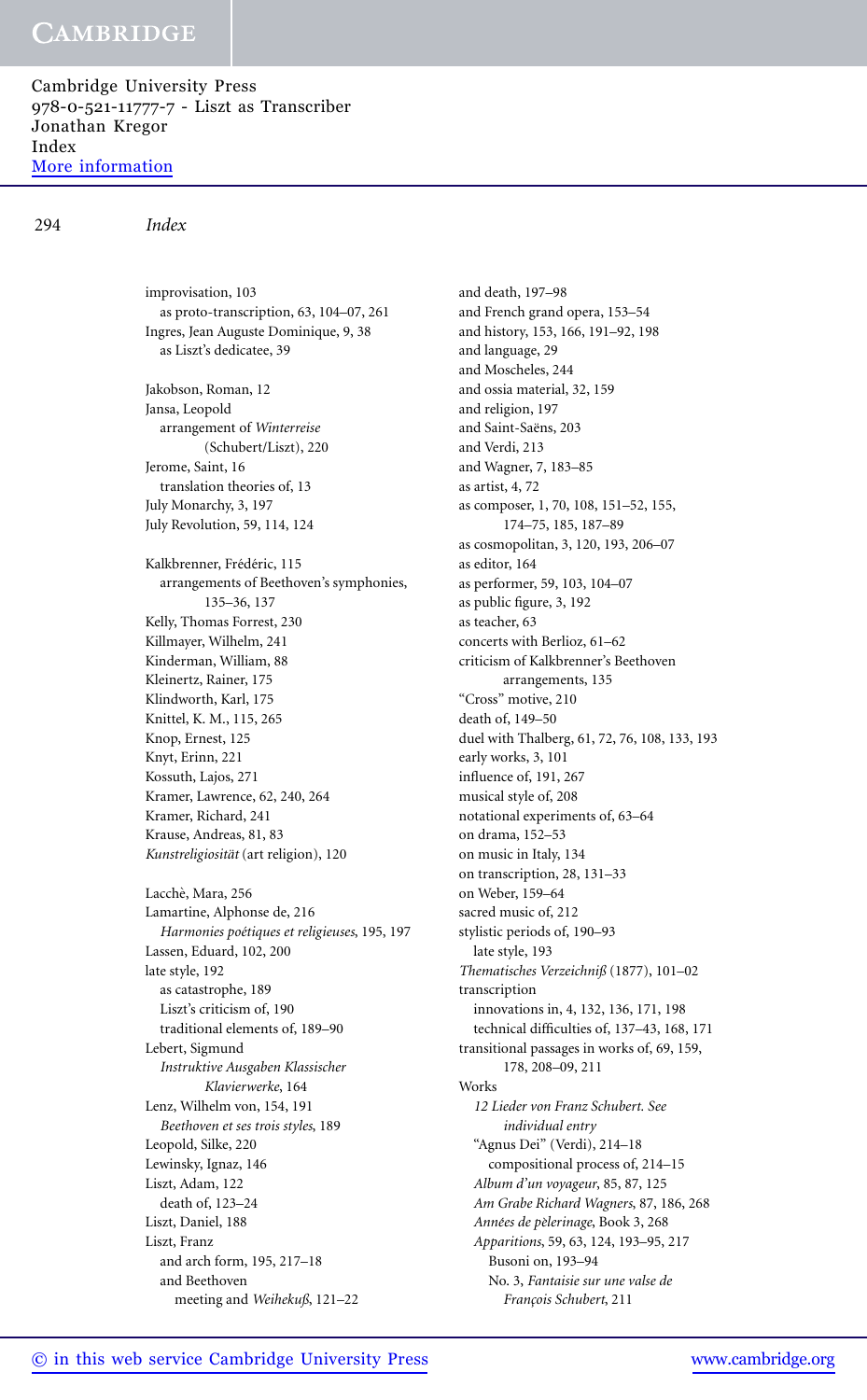Cambridge University Press 978-0-521-11777-7 - Liszt as Transcriber Jonathan Kregor Index [More information](http://www.cambridge.org/9780521117777)

> Liszt, Franz (*cont*.) *Aus Lohengrin* (Wagner), 175 *Bagatelle ohne Tonart*, 191, 267 "Bunte Reihe" (David), 101 *Cantantibus organis*, 218 *Carnaval romain* Overture (Berlioz), 59 *Christus*, 213 *Concertparaphrase uber Mendelssohn's ¨ Hochzeitsmarsch und Elfenreigen aus dem Sommernachtstraum*, 8 *Le crucifix*, 218 *Csard ´ as macabre ´* , 219, 273 *Danse macabre* (Saint-Saëns), 203-07, 210, 219 *Dante* Sonata, 50, 103 *Dritter Mephisto-Walzer*, 191 "Einsam bin ich, nicht alleine" (Weber), 155 *Elegie*, 268 *Etudes d'ex ´ ´ecution transcendante*, 43 *Fantaisie sur des motifs favoris de l'op´era La sonnambula* (Bellini), 111 *Fantasie und Fuge uber den Choral "Ad ¨ nos, ad salutarem undam"* (Meyerbeer), 153 *Faust* Symphony, 152, 153, 269 *Feierlicher Marsch zum heiligen Gral* (Wagner), 187, 211 *Festkantate zur Enthullung des ¨ Beethoven-Denkmals in Bonn*, 145 *Freischutz Fantasie ¨* (Weber), 258 Galop in A minor, 98 *Glocken des Straßburger Munsters, Die ¨* , 186 *Grande fantaisie di bravura sur La clochette de Paganini*, 124 *Grande fantaisie sur des motifs de Niobe* (Pacini), 108 *Grande fantaisie symphonique* (Berlioz), 70 *Grande Valse di bravura*, 71 *Hamlet*, 207, 257 *Harmonies po´etiques et religieuses* (1834), 59, 64, 193, 195–96, 217 *Harmonies po´etiques et religieuses* (1853), 147, 196 *Harold en Italie* (Berlioz), 57 *Hero¨ıde fun`ebre*, 197 *Hexam´eron*, 98 *Historische ungarische Bildnisse*, 197, 219 *Huit variations*, 101

*Hunnenschlacht*, 205 *Ideale, Die*, 197, 257 *L'id´ee fixe* (Berlioz), 234 *Illustrations du Proph`ete* (Meyerbeer), 153 Impromptu, 164 *Impromptu brillant*, 154 *Isoldens Liebestod* (Wagner), 180–83 compositional process of, 182–83 *Konzertstuck ¨* (Weber), 7, 159, 218 "Lacrimosa" (Mozart), 30–32, 33 *Leyer und Schwert* (Weber), 155, 165 "Lob der Thränen" (Schubert), 71 "Marche au supplice" (Berlioz, 1866), 67 *Marche fun`ebre*, 123, 146 *M´elodies hongroises (d'apr`es Schubert)*, 78 *Missa solemnis zur Erweihung der Basilika in Gran*, 203, 206 *Nuages gris*, 267 "O du mein holder Abendstern" (Wagner), 168–70 "O du mein holder Abendstern" (Wagner, cello and piano), 261 *Orpheus*, 175 *Ouverture de l'op´era Guillaume Tell* (Rossini), 71, 129 *Ouverture des francs-juges* (Berlioz), 44, 55 *Ouverture du roi Lear* (Berlioz), 56–57 *Ouverture zu Oberon ¨* (Weber), 156–59, 165 *Ouverture zu Tannh ¨ auser ¨* (Wagner), 171–79 earlier versions of, 175–78 title of, 178–79 *Paraphrase uber Webers Aufforderung zum ¨ Tanz*, 159 *Phantasiestuck ¨ uber Motive aus Rienzi ¨* (Wagner), 180 *Pilgerchor aus Tannhauser ¨* (Wagner), 175 *Les Pr´eludes*, 207 *Qui Mariam absolvisti*, 218 *R. W. Venezia*, 186, 268 *Recueillement*, 197 *R´eminiscences de Don Juan* (Mozart), 67, 111, 218 *R´eminiscences de Lucia di Lammermoor* (Donizetti), 108 *R´eminiscences de Norma* (Bellini), 111 *R´eminiscences de Robert le Diable*, 35, 111, 257 *R´eminiscences des Puritains de Bellini*, 108 *Revolutionary* Symphony, 233 *Rondeau fantastique*, 71

*Index* 295

*Hungaria*, 205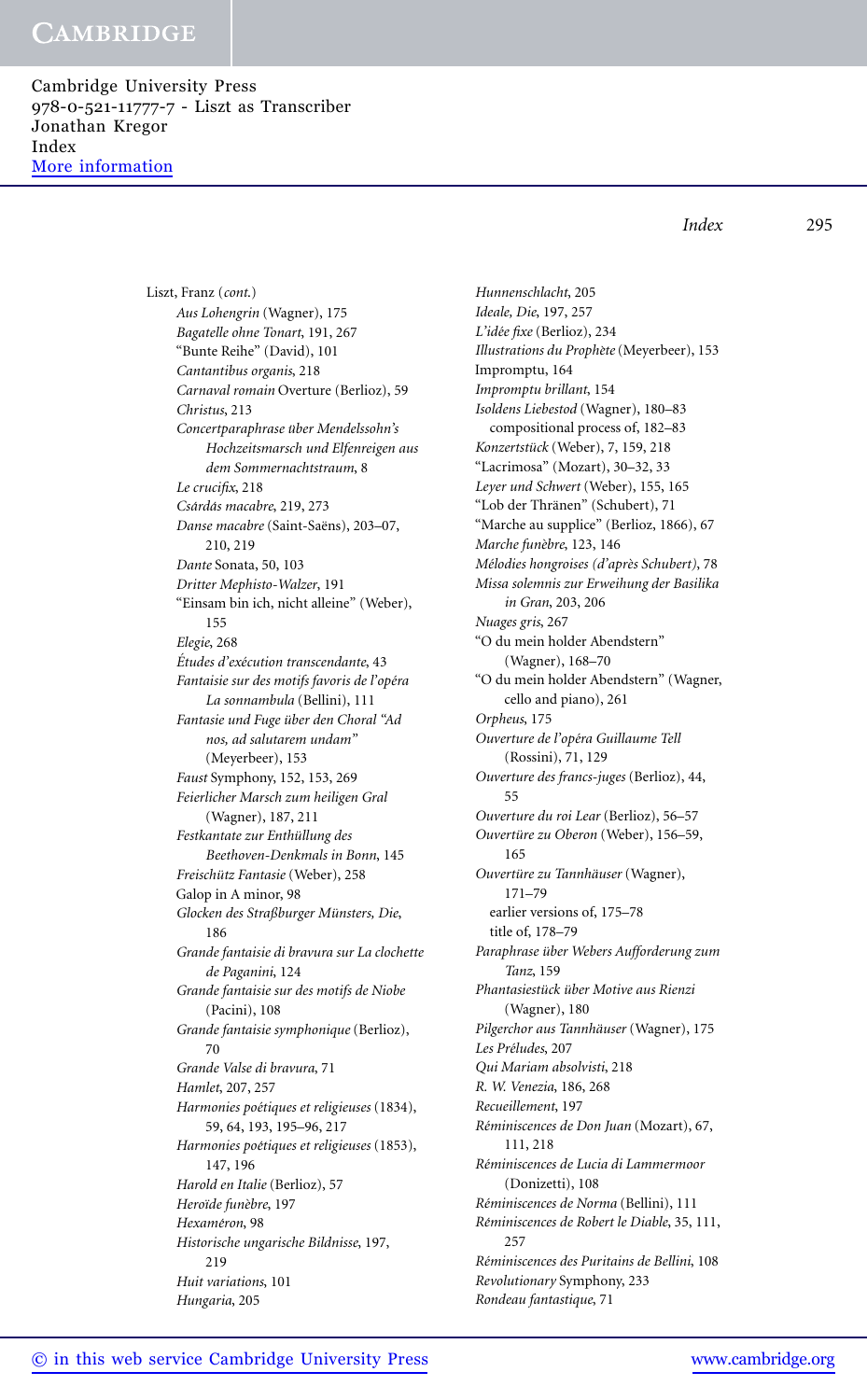Cambridge University Press 978-0-521-11777-7 - Liszt as Transcriber Jonathan Kregor Index [More information](http://www.cambridge.org/9780521117777)

#### 296 *Index*

Liszt, Franz (*cont*.) *Rosario*, 212 *Schlummerlied von C. M. von Weber mit Arabesken*, 155 *Schwanengesang* (Schubert). *See individual entry Sept variations brillantes*, 154 *Septem sacramenta*, 212, 217 Septet in E flat Major (Beethoven), 143 Six Preludes and Fugues (J. S. Bach), 101 *Soir´ees de Vienne* (Schubert), 272 *Soir´ees musicales* (Rossini), 85, 129 *Spinnerlied aus dem Fliegenden Hollander ¨* (Wagner), 180 Symphonic Poems, 5, 153, 164, 197, 203, 218 *Symphonie fantastique* (Berlioz). *See individual entry* Symphony no. 3 in E flat Major (Beethoven), 145 as monument to Beethoven, 146–48 Symphony no. 5 in C Minor (Beethoven), 136, 138–40, 159 Symphony no. 6 in F Major (Beethoven), 124–28, 134, 136 *Tarantelle* (Cui), 208–11 compositional process of, 211 *Totentanz*, 200 *Trois airs suisses* "Un soir dans les montagnes," compositional models for, 125–29 *Trois morceaux suisses*, 250 *Ungarische Rhapsodien*, 152, 271 *Unstern!*, 267 "Vallée d'Obermann," 50 *Valse de bravoure*, 260 *Valse-Impromptu*, 260 *Variation uber einen Walzer von Diabelli ¨* , 101 *Via Crucis*, 196, 204, 212, 217 *Vierter Mephisto-Walzer*, 191 *Vingt-quatres grandes ´etudes*, 43 *Von der Wiege bis zum Grabe*, 198 *Winterreise* (Schubert). *See individual entry* "Zelle in Nonnenwerth, Die," 268  $Z$ wei Stücke aus Tannhäuser und *Lohengrin* (Wagner), 175, 180 *Zwolf alte deutsche geistliche Weisen ¨* "Nun ruhen alle Wälder," 217-18 Writings *Des Boh´emiens et de leur musique en Hongrie*, 87, 205

*Hector Berlioz und seine "Harold-Symphonie"*, 41 *Lettres d'un bachelier `es musique*, 27 *Lohengrin et Tannhauser de Richard ¨ Wagner*, 174 *De la situation des artistes, et de leur condition dans la société*, 27, 144 "Wagner's Fliegender Holländer," 179 "Lisztomania," 59 Loesser, Arthur, 98 Longfellow, Henry Wadsworth *The Golden Legend*, 186 Löwy, Simon, 145 Loya, Shay, 270 Ludwig II, King of Bavaria, 183 Luther, Martin, 12 Bible translation of, 14 Lyadov, Anatoly, 208 Macpherson, James *The Works of Ossian*, 17 Maffei, Scipione, 226 Mahler, Gustav, 21 Maria Pavlovna, Grand Duchess of Saxe-Weimar-Eisenach, 271 Marien, Mary Warner, 38 Marx, Adolf Bernhard, 120 Massart, Lambert, 133 Mechetti, Pietro, 145 criticism of his "Beethoven Album," 145–46 Mendelssohn, Felix, 1, 102 *Variations s´erieuses*, 145 Mercuri, Paul, 38 *Jane Grey* (after Delaroche), 38 Meyer, Leonard B., 222 Meyer, Stephen C., 265 Meyerbeer, Giacomo, 102, 153, 185 *Le proph`ete*, 153 Michaelangelo *The Last Judgment*, 121 "Mighty Handful," 200, 207, 208, 271. *See also individual members* Montgolfier, Jenny, 123 monument, 218 Moscheles, Ignaz, 107, 122 Moszkowski, Moritz transcription of Wagner's "Liebestod," 220 Mozart, Wolfgang Amadeus, 4, 5, 25, 30, 36, 40, 102, 153, 185, 190 *Requiem*, 213, 273 Mueller, Rena Charnin, 80, 81, 82, 243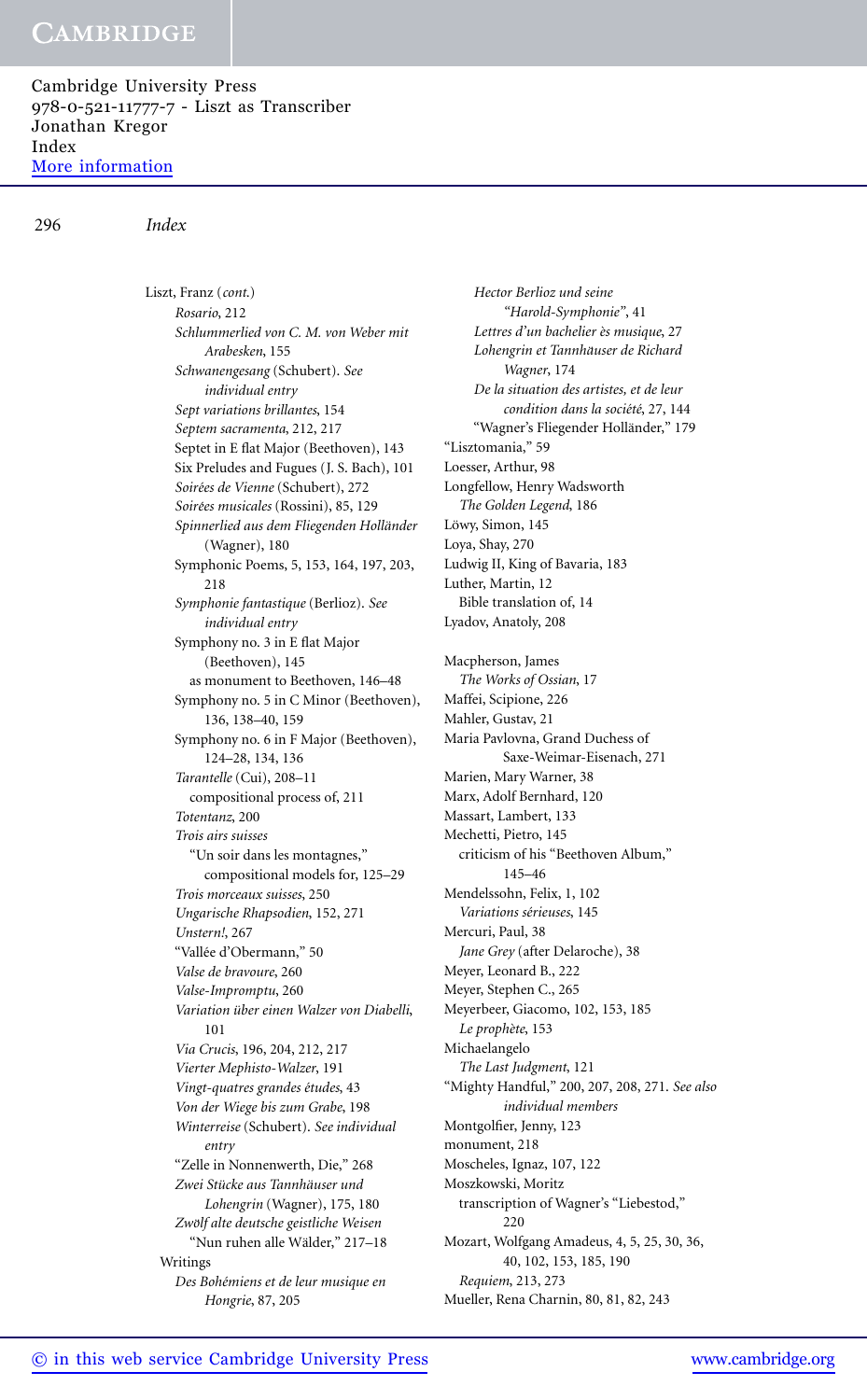Cambridge University Press 978-0-521-11777-7 - Liszt as Transcriber Jonathan Kregor Index [More information](http://www.cambridge.org/9780521117777)

*Index* 297

Müller, Wilhelm, 6, 85 *Die Winterreise*, 87 Mussorgsky, Modest, 202 Nabokov, Vladimir, 12 *Neue Zeitschrift für Musik*, 32, 51 *New York Times*, 271 Nicholas I, Tsar of Russia, 271 Nicholsen, Shierry Weber, 266 Niemöller, Klaus, 192 Nourrit, Adolphe, 104, 237 Novalis (Friedrich von Hardenberg), 119 *Geistliches Lied* no. 15 ("Ich sehe dich"), 119 Ollivier, Blandine, 159, 174, 189 Onslow, George, 72 Ortigue, Joseph d', 36, 40, 54, 61, 104, 254 Paganini, Niccolò, 112 Palestrina, Giovanni Pierluigi da, 218 Panofka, Heinrich, 232 Parker, Roger, 2 *partition de piano*, 3, 30, 46, 131, 137, 143, 199 Pasler, Jann, 252 performance and the musical work, 35–36 as interpretation, 5, 33, 64–66, 165 as spectacle, 41, 63, 171 editions as documentation for, 164 spiritual elements of, 35–36 Perrot, Philippe, 246 Pfeiffer, Theodor, 270 Philharmonic Society (London), 118 Pictet, Adolphe, 28, 29, 46, 132 Pound, Ezra, 12 *Prix de Rome*, 45 propaganda, 4, 168 Protzies, Günther, 258, 273 Pustet (publisher), 212

### *quatuor brillant*, 24

Raabe, Peter, 187–89, 190 Raff, Joachim, 199 Ramann, Lina, 121, 191, 198, 233 Rameau, Jean-Philippe, 28 Randhartinger, Benedikt, 103 Raphael *Saint Cecilia*, 27 *Sistine Madonna*, 120 recording as commodity, 11

Redepenning, Dorothea, 261 Reeve, Katherine Kolb, 61 Rehding, Alexander, 145, 168, 198 Reichardt, Johann Friedrich, 86 Rellstab, Ludwig, 77, 121 *Revue de Paris*, 104 *Revue musicale*, 51 Reynolds, Christopher Alan, 218 Ricordi (publisher), 214 Ries, Ferdinand, 122 Rieter-Biedermann, Jakob Melchior, 239 Rimsky-Korsakov, Nikolay, 207, 208 Riquet, Marie-Clotilde-Elisabeth Louise de, Countess of Mercy-Argenteau, 199 Root, Marcus Aurelius, 38 Rosen, Charles, 103 Rossini, Gioachino, 102, 112, 153, 154, 185 *La donna del lago*, 154 *Guillaume Tell* Overture, 63 *Zelmira*, 254 Saffle, Michael, 243 Said, Edward W., 265 Saint-Saëns, Camille, 3, 7, 186, 198, 200 *Danse macabre*, op. 40, 200–02, 203 *Orpheus* (Liszt), 270 Salieri, Antonio, 103, 121 Sallis, John, 224 Sand, George, 9, 105, 112 Sander, Constantin, 74 Sayn-Wittgenstein, Carolyne von, 189, 191, 197, 212 Scarlatti, Domenico, 81 Schiller, Friedrich, 109, 197 Schlegel, August Wilhelm, 13, 15, 16, 22, 40 Schleiermacher, Friedrich, 5, 14, 18, 25, 27, 29, 30, 36 "On the Different Methods of Translation," 15–18 imitation, 16 paraphrase, 16, 20 Schlesinger, Heinrich, 155, 156 Schlesinger, Maurice, 51, 52, 54 Schlözer, Kurd von, 262 Schmalhausen, Lina, 149 Schneider, Corinne, 259 Schneider, Friedrich, 115, 118 Schoenberg, Arnold, 19, 86, 191 "The Modern Piano Reduction," 20–22 *Verein fur musikalische Privatauff ¨ uhrungen ¨* , 21 Schröter, Axel, 136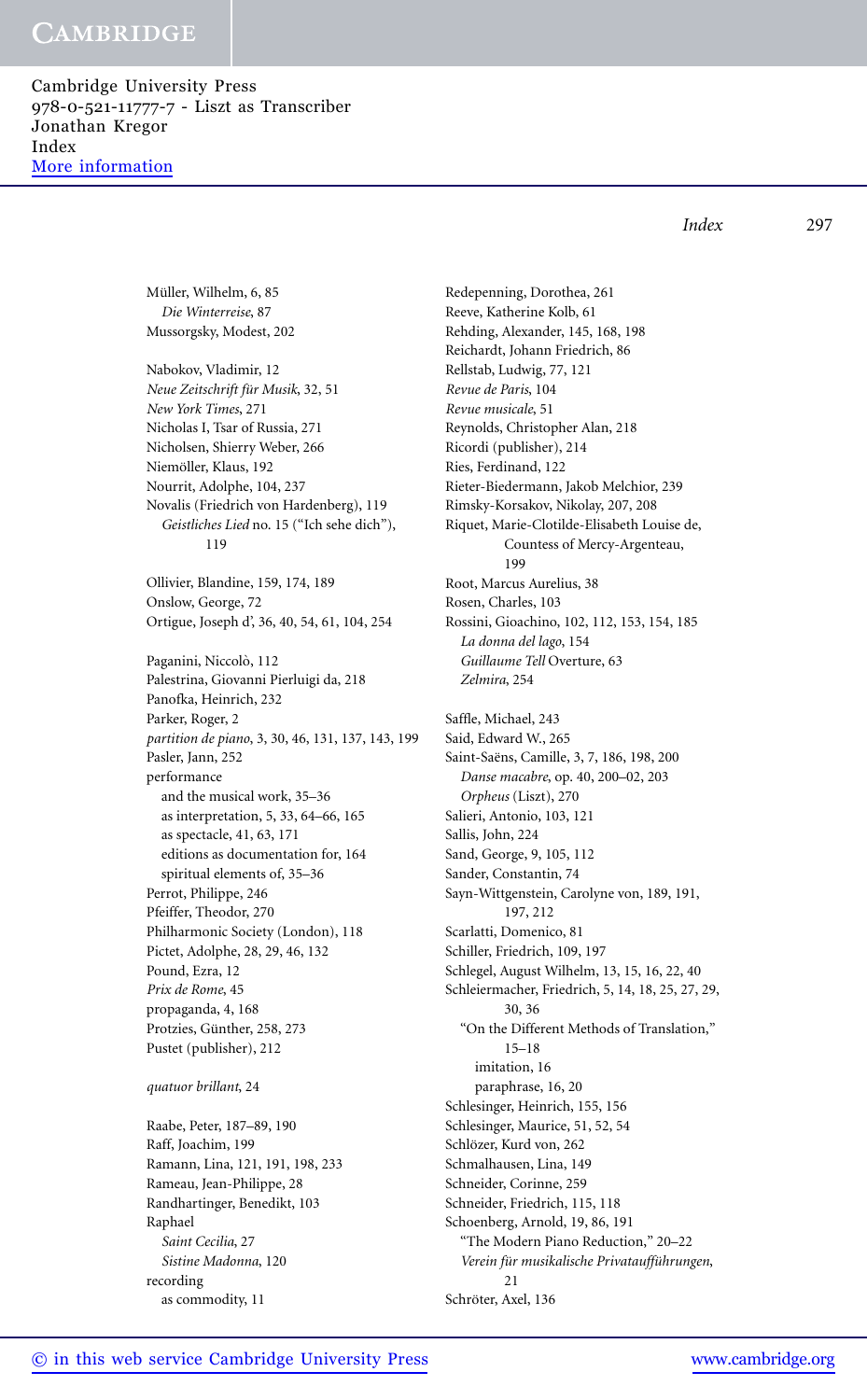Cambridge University Press 978-0-521-11777-7 - Liszt as Transcriber Jonathan Kregor Index [More information](http://www.cambridge.org/9780521117777)

298 *Index*

Schubert, Franz, 1, 3, 6, 29, 40, 42, 43, 102, 153, 200 *Alfonso und Estrella*, D732, 151, 256 as compositional model for Liszt, 76 Fantasy for Violin and Piano in C Major ("Sei mir gegrüßt"), D934, 76 Piano Quintet in A Major, D667, 76  $Die$  *schöne Müllerin*, D795, 87 *Schwanengesang*, D957 cyclic elements of, 240 String Quartet no. 14 in D Minor ("Der Tod und das Mädchen"), D810, 76 Waltz in F Major, D365/33, 211 *Wandererfantasie*, D760, 76, 103, 164 *Winterreise*, D911 criticism of, 87–88 cyclic elements of, 87 narrative of, 88–89 Schumann, Clara, 72, 76, 102, 107, 137, 200 as Liszt's rival, 133–34 concert programs as model for Liszt, 80–81 Schumann, Robert, 1, 42, 46, 51, 72, 102, 120, 138, 144, 192, 200 *Carnaval*, op. 9, 50, 51, 81, 86 *Davidsbündlertänze*, op. 6, 50 *Etudes symphoniques*, op. 13, 51 Fantasy in C Major, op. 17, 50, 51 *Kinderscenen*, op. 15, 50 *Kreisleriana*, op. 16, 50  $Lieder$  und Gesänge aus Wilhelm Meister, op. 98a, 86 "Neue Bahnen," 133 on Liszt as transcriber, 2, 4, 75 on transcription, 32, 85 Piano Sonata in F sharp Minor, op. 11, 51 *Schwanengesang* (Schubert/Liszt), 6, 78, 109 compositional process of, 82–83 cyclic elements of, 81–82 narrative of, 82–84 "Standchen ('Leise flehen meine Lieder')," ¨ 71, 76–78 Scott, Derek B., 271 Searle, Humphrey, 42, 43 Sgambati, Giovanni, 198 Shakespeare, William, 29 *Soci´et´e des Concerts du Conservatoire*, 124 Socrates on imitation, 10 Stade, Friedrich arrangement of Liszt's *Faust* Symphony, 199

Stasov, Vladimir Vassilyevich, 270 Steinberg, Michael P., 115 Steiner, George, 30 Stradal, August, 76, 126 Straus, Joseph N., 189 Strauss, Johann, 21 Sulyok, Imre, 81, 83 Suttoni, Charles, 123, 257 *Symphonie fantastique* (Berlioz/Liszt), 2, 3, 6, 28, 39, 41–74, 78, 107, 108, 124, 134, 137, 165, 199 as commemoration, 73–74 performances of, 62–70 Viennese reception of, 71–72 Szabolcsi, Bence, 267 Taruskin, Richard, 6 Tausig, Carl, 159, 175, 198 *Aufforderung zum Tanz* (Weber), 8 Tchaikovsky, Piotr Ilyich *Manfred* Symphony, 207 *Romeo and Juliet*, 207 *Les saisons*, op. 37b, 86 *Tempest, The*, 207 Thalberg, Sigismond, 30, 72, 76, 132, 135, 137 *3 M´elodies de Fr. Schubert tir´ees des Voyages d'Hiver et des Chansons de la belle Meuni`ere*, 254 *L'art du chant appliqu´e au piano*, 27 "Lacrimosa" (Mozart), 26–27, 30 *Souvenir de Beethoven*, 137, 140–43 "vocal sonority" of, 108 *The Musical Library*, 135 *The Musical World*, 107, 135 Thorau, Christian, 256 *Tonkunstler-Versammlung ¨* , 192, 208 Tovey, Donald Francis, 181, 183 transcription, 102–03 ahistorical characterization of, 11 and accessibility, 198 and allusion, 218 and composition, 7, 10–11, 12, 187, 198, 199–200, 219, 269 and difference, 4 and engraving, 118, 132 and fidelity, 2, 168, 176 and its model, 6, 179, 180–83 and musical work, 33–40 and sound recording, 2 and translation, 19–33, 132 as *Hausmusik*, 137 as monument, 143–48, 168